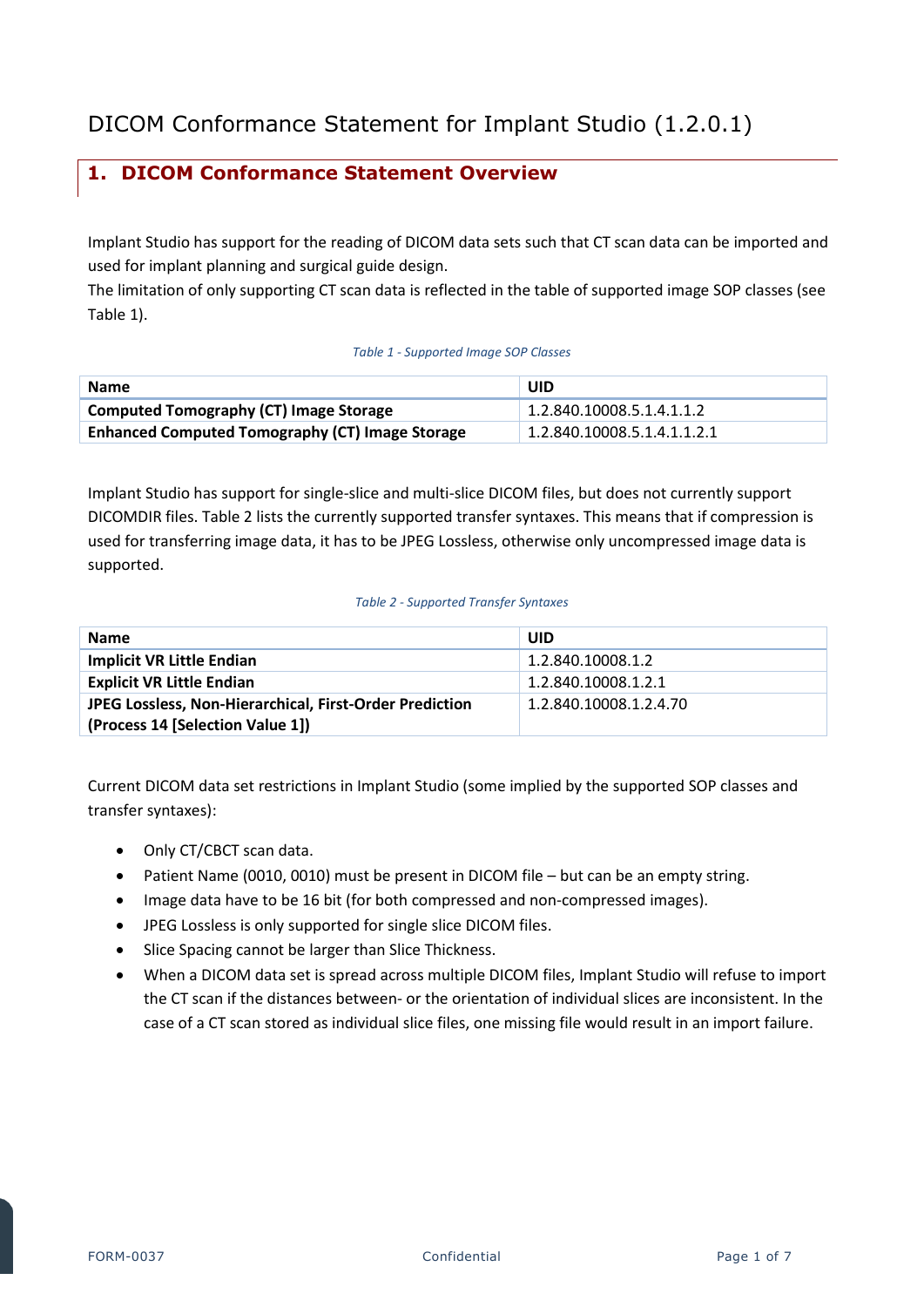# 3shape<sup>b</sup>

#### VERSION: 3.0

<span id="page-1-0"></span>

| 2. |     | <b>Table of Contents</b> |
|----|-----|--------------------------|
| 1. |     |                          |
| 2. |     |                          |
| 3. |     |                          |
| 1. |     |                          |
| 2. |     |                          |
| 3. |     |                          |
| 4. |     |                          |
| 5. |     |                          |
| 4. |     |                          |
| 5. |     |                          |
| 6. |     |                          |
|    | 1.  |                          |
| 6. |     |                          |
| 7. |     |                          |
| 8. |     |                          |
|    | 7.  |                          |
|    | 2.  |                          |
|    | 3.  |                          |
|    | 4.  |                          |
|    | 5.  |                          |
| 8. |     |                          |
| 9. |     |                          |
|    | 10. |                          |
|    | 11. |                          |
|    | 12. |                          |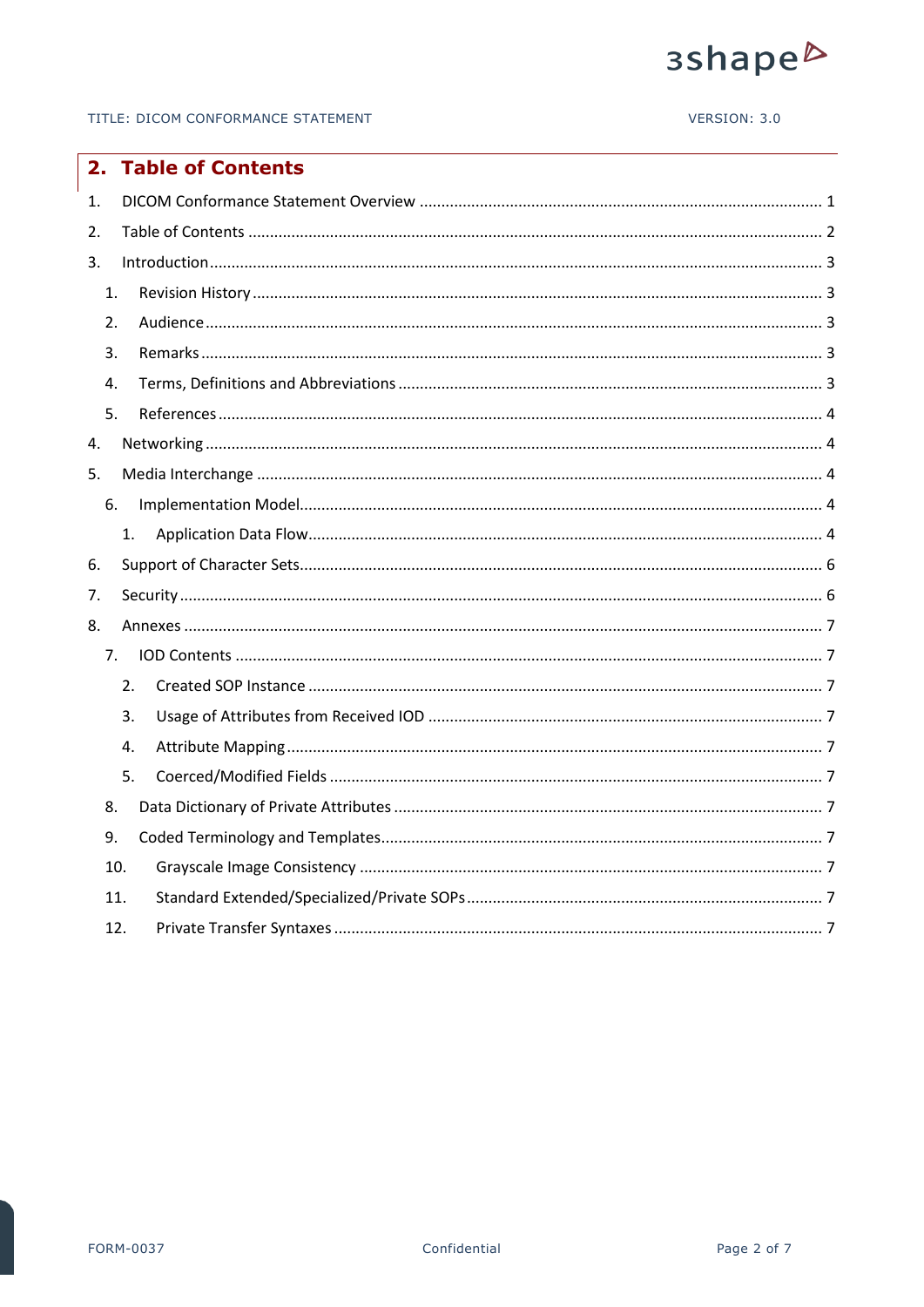

# <span id="page-2-0"></span>**3. Introduction**

# <span id="page-2-1"></span>**1. Revision History**

*Table 3 - Revision History*

| <b>Document Version</b> | Date of Issue | Author | <b>Description</b> |
|-------------------------|---------------|--------|--------------------|
| 1.0                     | 2014-02-21    | AKN    | Initial version.   |

# <span id="page-2-2"></span>**2. Audience**

This document is intended for persons needing to understand how Implant Studio will integrate into their healthcare facility. This includes both those responsible for overall imaging transferal, as well as integrators who need to have a detailed understanding of the DICOM features of the product. This document contains some basic DICOM definitions so that any reader may understand how this product implements DICOM features. However, integrators are expected to fully understand all the DICOM terminology, how the tables in this document relate to the product's functionality, and how that functionality integrates with other devices that support compatible DICOM features.

# <span id="page-2-3"></span>**3. Remarks**

The scope of this DICOM Conformance Statement is to facilitate integration between Implant Studio and other DICOM products. The Conformance Statement should be read and understood in conjunction with the DICOM Standard. DICOM by itself does not guarantee interoperability. The Conformance Statement does, however, facilitate a first-level comparison for interoperability between different applications supporting compatible DICOM functionality.

This Conformance Statement is not supposed to replace individual validation with other DICOM equipment to ensure proper exchange of intended information. In fact, the user should be aware of the following important issues:

- The comparison of different Conformance Statements is just the first step towards assessing interconnectivity and interoperability between the product and other DICOM equipment.
- Test procedures should be defined and executed to validate the required level of interoperability with specific DICOM equipment, as established by the healthcare facility.

# <span id="page-2-4"></span>**4. Terms, Definitions and Abbreviations**

*Table 4 - Terms, Definitions and Abbreviations*

| Term / Definition / Abbreviation | <b>Explanation</b>                             |
|----------------------------------|------------------------------------------------|
| <b>AE</b>                        | <b>Application Entity</b>                      |
| <b>CT</b>                        | Computed Tomography                            |
| <b>DICOM</b>                     | Digital Imaging and Communications in Medicine |
| <b>FSC</b>                       | <b>File-Set Creator</b>                        |
| <b>FSR</b>                       | File-Set Reader                                |
| <b>FSU</b>                       | File-Set Updater                               |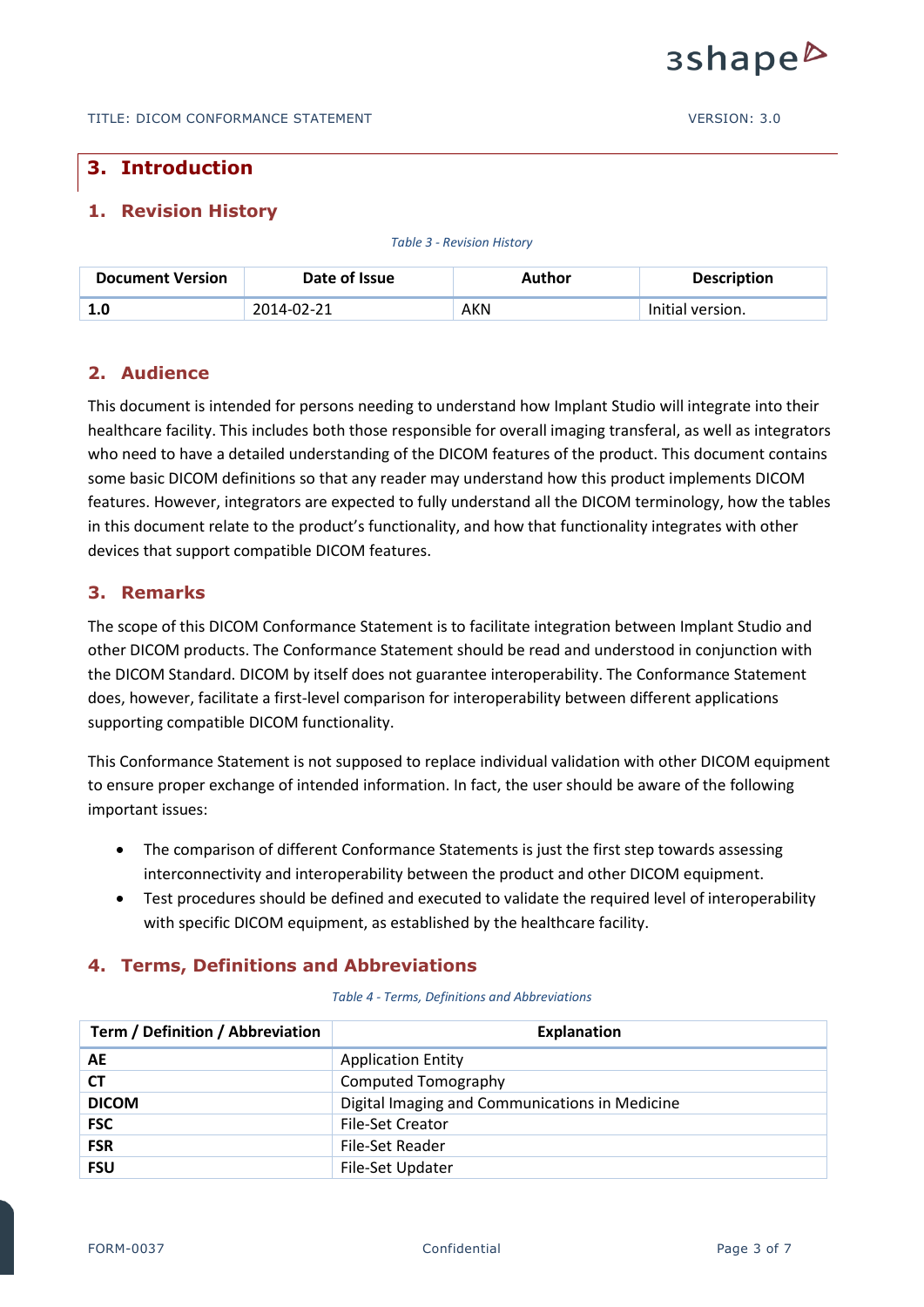# 3shape<sup>b</sup>

#### TITLE: DICOM CONFORMANCE STATEMENT VERSION: 3.0

| DICOM equipment | Generic name for any none 3Shape DICOM system, being CBCT<br>machines, DICOM compatible electronic patient journal systems<br>etc |
|-----------------|-----------------------------------------------------------------------------------------------------------------------------------|
|                 |                                                                                                                                   |

# <span id="page-3-0"></span>**5. References**

| [NEMA PS3] | Digital Imaging and Communications in Medicine (DICOM) Standard, available free |  |
|------------|---------------------------------------------------------------------------------|--|
|            | at http://medical.nema.org/                                                     |  |
|            |                                                                                 |  |

# <span id="page-3-1"></span>**4. Networking**

Not applicable – since Implant Studio does not support importing or exporting of DICOM object data over network.

# <span id="page-3-2"></span>**5. Media Interchange**

## <span id="page-3-3"></span>**6. Implementation Model**

# <span id="page-3-4"></span>1. Application Data Flow





<span id="page-3-5"></span>As shown in Figure 1 - [Application Data Flow Diagrams,](#page-3-5) Implant Studio provides one application entity with two real-world activities:

 DICOM Browsing (FSR): The application can, if provided with a folder, process a folder and show a list of supported and a list of unsupported DICOM data sets contained in the folder. Based on user selection from the list of supported DICOM data sets the application will add the DICOM data set to an order.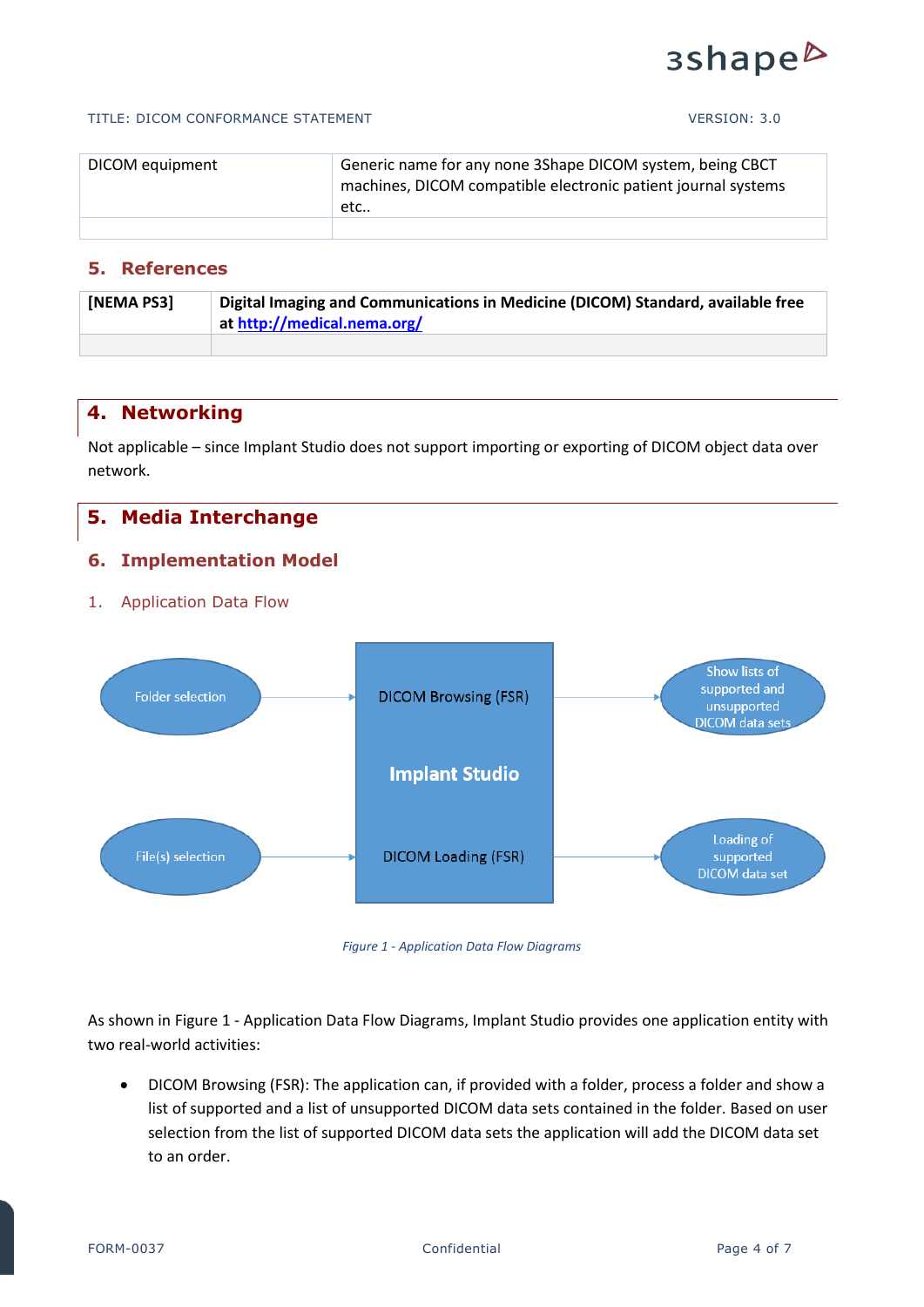

#### TITLE: DICOM CONFORMANCE STATEMENT VERSION: 3.0

 DICOM Loading (FSR): The application can, if provided with a user selected file or set of files, load a supported DICOM data set.

Implant Studio is media-neutral, since the user is required to browse and locate the folder containing DICOM files.

#### 2. Functional Definition of AE's

#### *DICOM Browsing (FSR)*

DICOM Browsing is activated through the user interface where folder selection is possible. DICOM Browsing acts as a filtering step for *DICOM Loading (FSR)*.

#### *DICOM Loading (FSR)*

DICOM Loading happens in the background when a user tries to open an order for which a DICOM data set has previously been added.

#### 3. Sequencing of Real-World Activities

When setting up an order in Implant Studio the user is requested to attach a DICOM data set by selecting it from the list of supported DICOM data sets using the *DICOM Browsing (FSR)*. Having attached the DICOM data set to the order, the user is allowed to open/start the order. When loading an order, Implant Studio will use the *DICOM Loading (FSR)* to read in all information from the supported DICOM data set.

# **7. AE Specifications**

#### 4. Implant Studio – Specification

Implant Studio only supports the use of data from CT scanners and therefore limited to the use of the application profiles listed in [Table 5](#page-4-0) (the application is media neutral and dependent on the underlying hardware).

<span id="page-4-0"></span>

| <b>Supported Application Profile</b> | <b>Real-World Activity</b>     | Role       |
|--------------------------------------|--------------------------------|------------|
| STD-CTMR-CD                          | DICOM Browsing + DICOM Loading | <b>FSR</b> |
| STD-CTMR-DVD                         | DICOM Browsing + DICOM Loading | <b>FSR</b> |
| STD-CTMR-DVD-RAM                     | DICOM Browsing + DICOM Loading | <b>FSR</b> |

#### *Table 5 - Supported Application Profiles*

*File Meta Information for the Application Entity*

Not applicable, since Implant Studio is neither FSC nor FSU.

#### *Real World Activities*

#### DICOM Browsing (FSR)

DICOM Browsing is activated through the user interface where folder selection is possible. DICOM Browsing can read all DICOM PS 3.10 compliant files.

After processing of the selected folder a list of supported as well as a list of unsupported DICOM data sets is made visible. Unsupported DICOM data sets are shown together with a relevant description of why they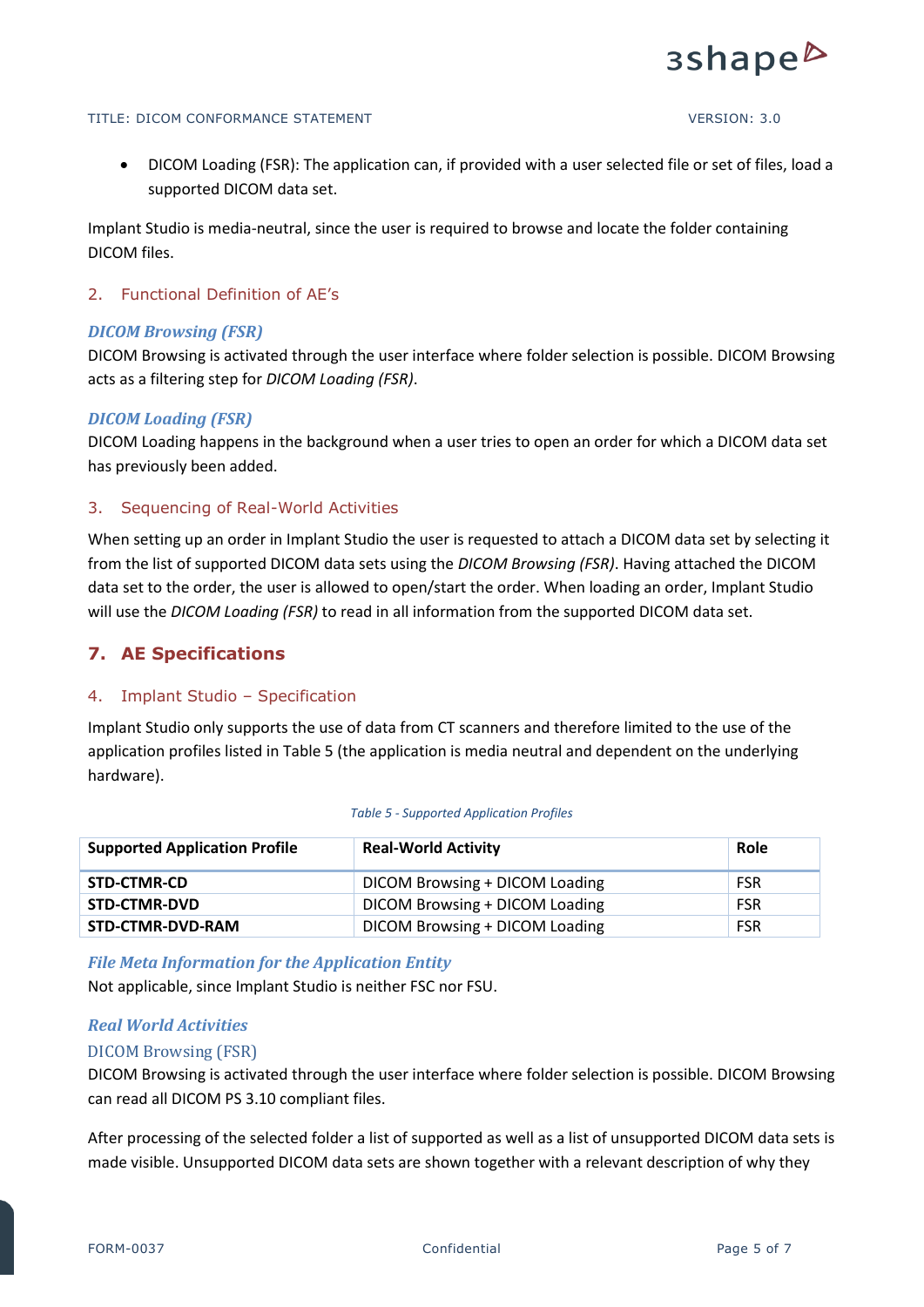

#### TITLE: DICOM CONFORMANCE STATEMENT VERSION: 3.0

are not supported. Support for a DICOM data set is based on the restrictions for the *DICOM Loading (FSR)* – see the following section.

When selecting a supported DICOM data set (CT scan) the patient name, scan time and scanner name is shown. The selected supported DICOM data set can be attached to the Implant Studio order.

#### DICOM Loading (FSR)

DICOM Loading happens in the background when a user tries to open an order for which a DICOM data set has previously been added. Implant Studio has due to its usage only support for CT scans.

[Table 6](#page-5-2) shows the supported image SOP classes.

#### *Table 6 - Supported Image SOP Classes*

<span id="page-5-2"></span>

| <b>Name</b>                                            | UID                         |  |
|--------------------------------------------------------|-----------------------------|--|
| <b>Computed Tomography (CT) Image Storage</b>          | 1.2.840.10008.5.1.4.1.1.2   |  |
| <b>Enhanced Computed Tomography (CT) Image Storage</b> | 1.2.840.10008.5.1.4.1.1.2.1 |  |

[Table 7](#page-5-3) shows the supported transfer syntaxes. Implant Studio has support for single-slice and multi-slice DICOM files, but NOT for DICOMDIR files.

#### *Table 7 - Supported Transfer Syntaxes*

<span id="page-5-3"></span>

| <b>Name</b>                                             | UID                    |
|---------------------------------------------------------|------------------------|
| <b>Implicit VR Little Endian</b>                        | 1.2.840.10008.1.2      |
| <b>Explicit VR Little Endian</b>                        | 1.2.840.10008.1.2.1    |
| JPEG Lossless, Non-Hierarchical, First-Order Prediction | 1.2.840.10008.1.2.4.70 |
| (Process 14 [Selection Value 1])                        |                        |

# <span id="page-5-0"></span>**6. Support of Character Sets**

Implant Studio only supports the default character repertoire.

# <span id="page-5-1"></span>**7. Security**

Not applicable.